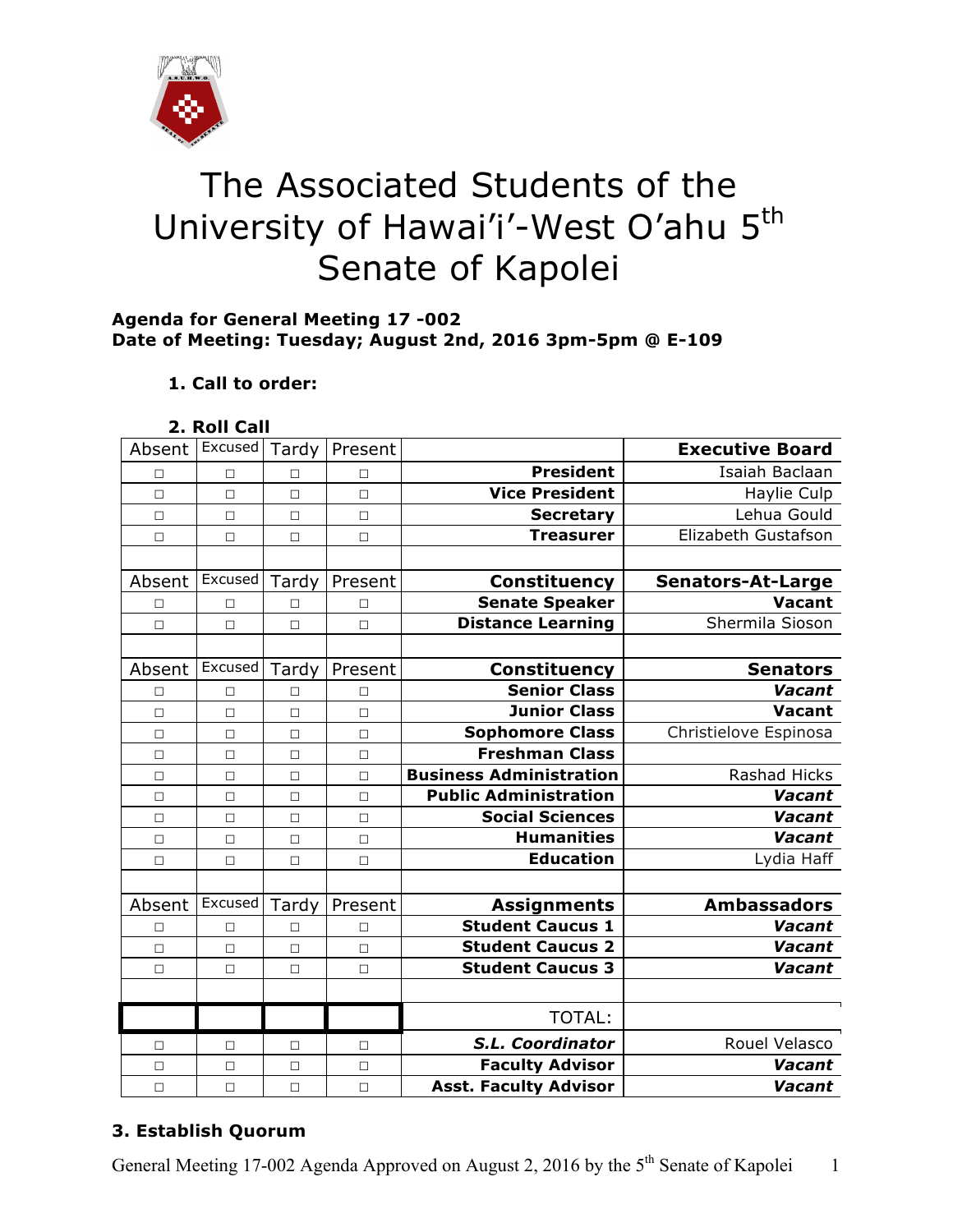#### 3.1 Quorum Established? Yes

#### **4. Open Forum Guest**

#### **5. Approval of Agenda and Minutes**

- 5.1 Minutes for Meeting 17-001 Motion: Second: Vote:
- 5.2 Agenda for Meeting 17-002 Motion: Second: Vote:

#### **6. Internal Reports**

- 6.1 President
- 6.2 Vice President
- 6.3 Secretary
- 6.4 Treasurer-
- 6.5 Advisors
- 6.6 *Standing Committee Reports*
- 6.6.1 Budget & Finance-
- 6.6.2 Activities
- 6.6.3 Legislative
- 6.7 *Ad Hoc Committee Reports*
- 6.7.1 Transition Committee
- 6.8 *Senators Report*
- 6.8.1 Senate Speaker **N/A**
- 6.8.1 Distance Learning
- 6.8.2 Senior Class **N/A**
- 6.8.3 Junior Class **N/A**
- 6.8.4 Sophomore Class
- 6.8.5 Freshman Class **N/A**
- 6.8.6 Business Administration Division
- 6.8.7 Public Administration Division **N/A**
- 6.8.8 Social Sciences Division **N/A**
- 6.8.9 Humanities Division **N/A**
- 6.8.10 Education Division
- 6.9 Caucus Ambassadors Report
- 6.10 *Campus Committees Report*
- -Communications Committee
- -Transportation Committee
- -Technology Committee
- -Health Committee-
- -Strategic Planning Committee
- -Chancellors Search Committee